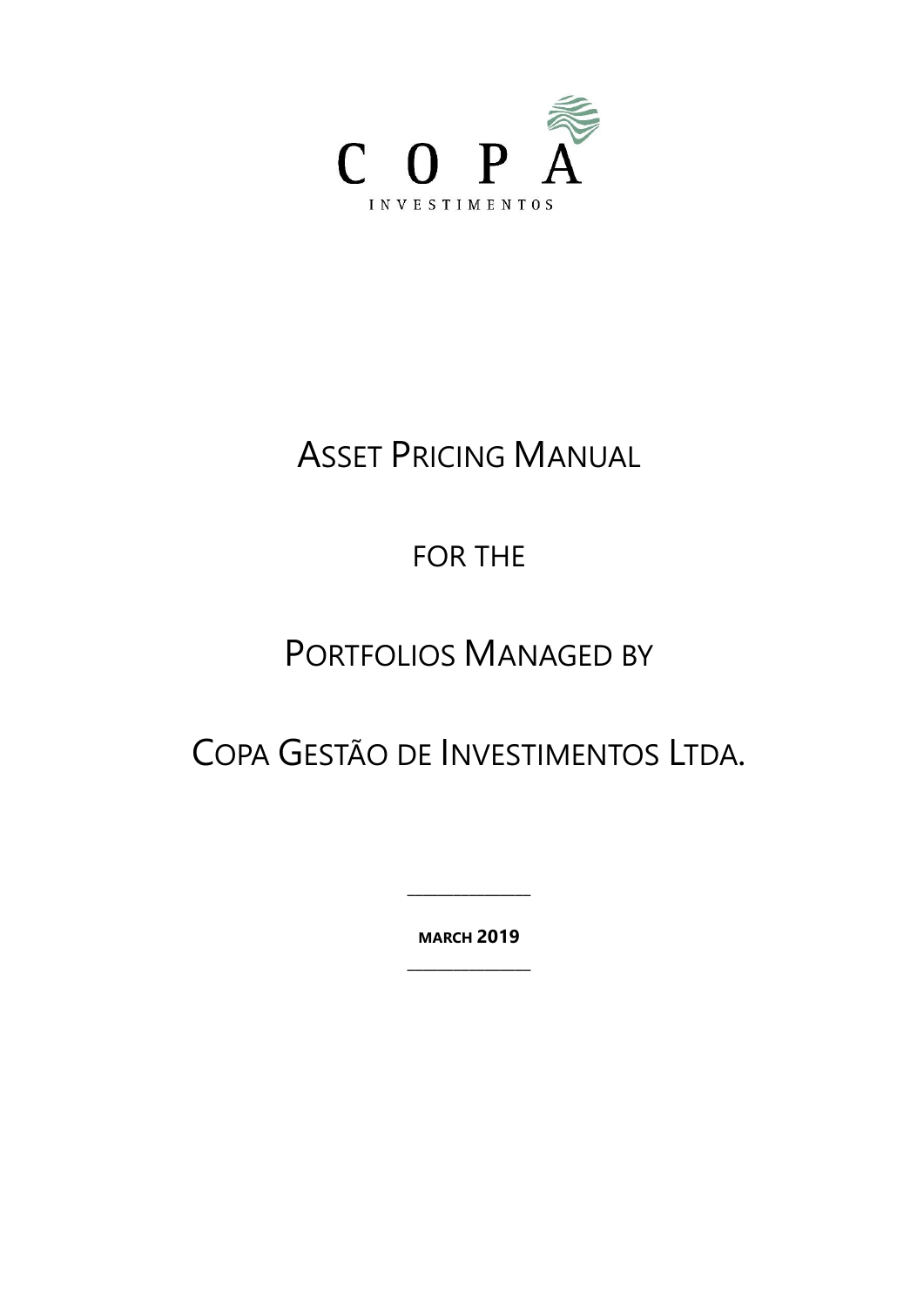

<span id="page-1-0"></span>

| 1. INTRODUCTION                                        |   |
|--------------------------------------------------------|---|
| 2. ASSESSMENT OF THE TIMBERLAND ASSETS MANAGED BY COPA |   |
| <b>2.1. REVIEW OF THE ASSESSMENT MODEL</b>             | 3 |
| <b>2.2. REVIEW OF ASSUMPTIONS</b>                      | 4 |
| <b>2.3. ILIQUIDITY PREMIUM</b>                         |   |
|                                                        |   |

**ÍNDICE**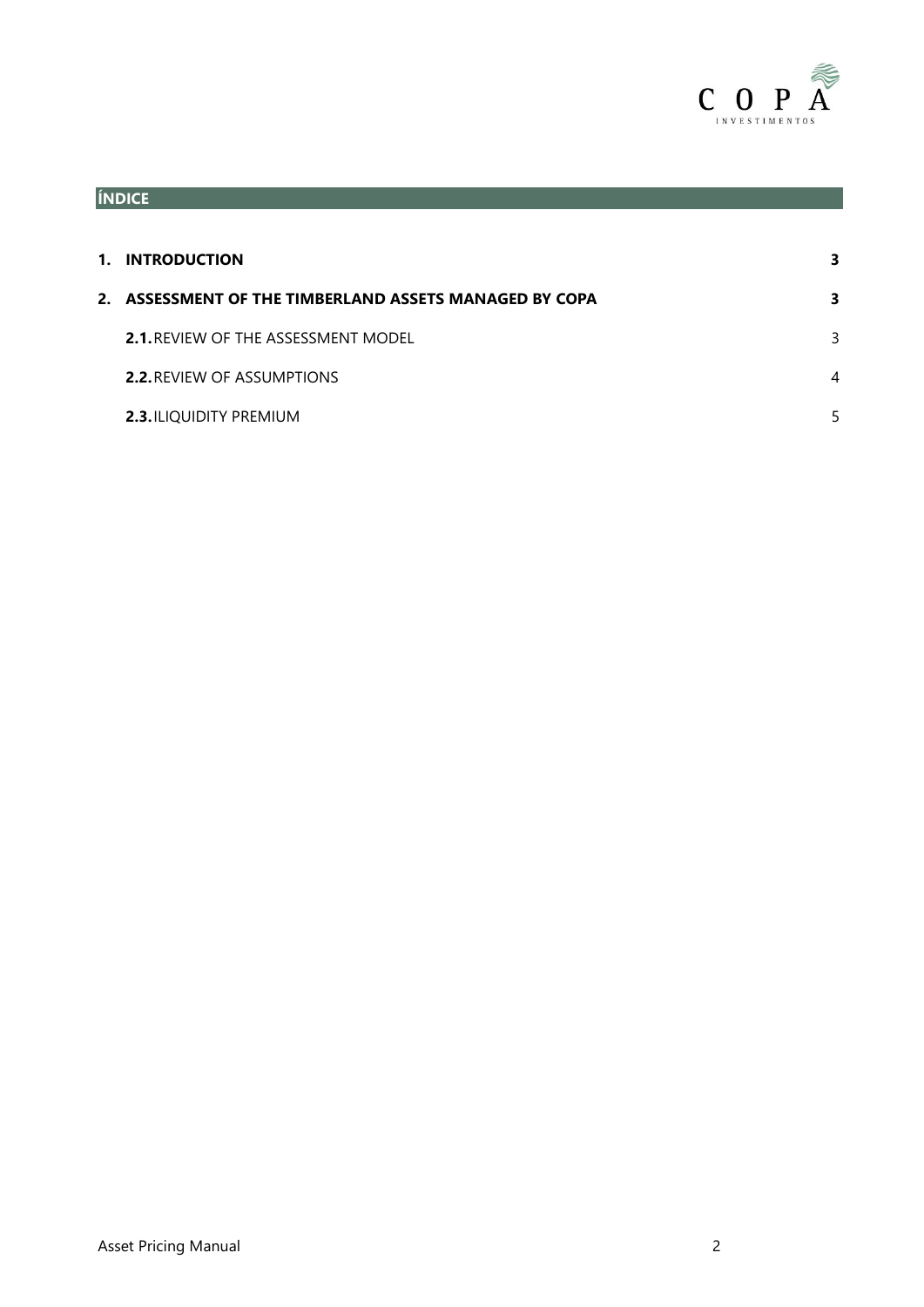

## **1. INTRODUCTION**

Copa Gestão de Investimentos Ltda. ("Copa Investimentos") only manages Equity Investment Funds, with a primary focus on the timberland industry. The other financial assets that may eventually make up the portfolios of the funds managed by Copa Investimentos follow the Mark to Market (MtM) principles and criteria based on the Self Regulation Code for Investment Funds of ANBIMA.

Pricing of the financial assets according to the MtM methodology is carried out by Lions Trust Administradora de Recursos Ltda. ("Lions Trust") and BNY Mellon Financial Services Distributors of Securities S.A. ("BNY Mellon"), the current managers of the funds managed by Copa Investimentos,

### <span id="page-2-0"></span>**2. ASSESSMENT OF THE TIMBERLAND ASSETS OF FUNDS MANAGED BY COPA INVESTIMENTOS**

The net worth of the timberland funds managed by Copa Investimentos at the end of each year is usually priced by an independent company specializing in the timberland industry, based on an assessment of the investees of the fund and their underlying timberland assets.

Our assessment process usually involves the following procedures, which are presented in detail below:

- 1. Review of the assessment model
- 2. Review of assumptions used in the assessment
- 3. Definition of the illiquidity premium

### **2.1.** Review of the Assessment Model

A general review of the assessment model to ensure its reliability and consistency is conducted annually by Copa Investimentos and by the independent auditors of the relevant funds.

### 2.1.1. Model Structure, Concepts and Calculations

The rationale adopted and the calculations incorporated in the assessment model are verified.

- Modeling rationale. Review of the structure and concepts employed in the model, including, for example:
	- **»** Consistency with fair value accounting principles ("fair value"),
	- **»** Projection horizon based on perpetuity for the forests on own land against a discrete period of projection based on the terms of leases of land or timberland rights,
	- **»** Confirmation of the correct tax treatment (different taxation regimes, presumed profit limit, accumulated deductible losses, value added tax (VAT), etc.),
	- **»** Consistency of nominal projections and real projections, etc.

#### Calculations:

- **»** Checking the consistency of the formulaes,
- **»** Verification of calculation errors, etc.

### 2.1.2. Business Rules, Contractual Clauses, etc.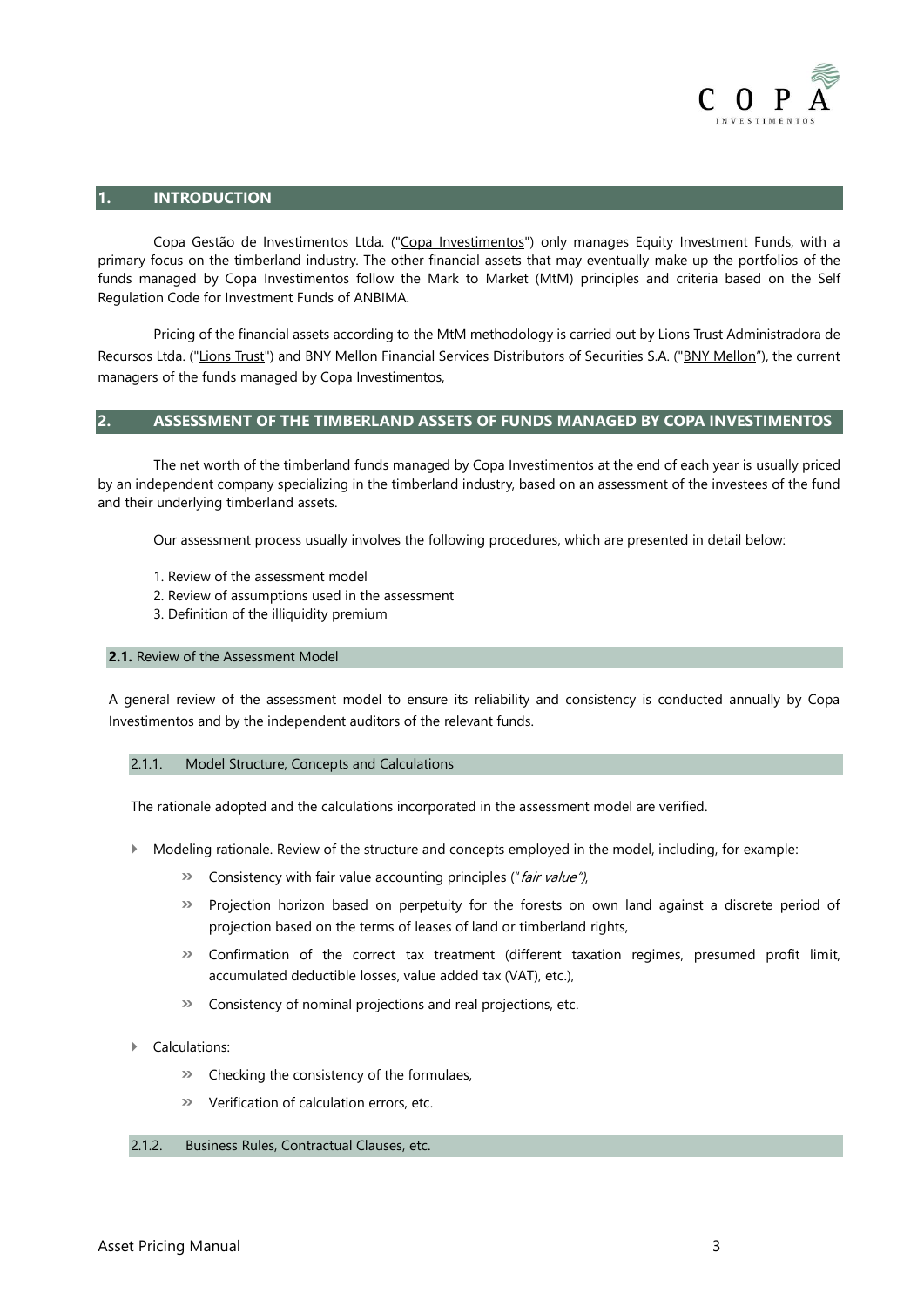

It is checked whether the business rules are correctly reflected in the assessment model. Examples include:

- Land use rules:
	- **»** Prices of land leasing and adjustment rules according to inflation,
	- **»** Rural partnership rules, including the percentage of production reverted to the landowner, advances to the rural partner, etc.
- Rules on timber supply contracts:
	- **»** Timber prices and adjustments to inflation,
	- **»** Advances, term, etc.
- Other contractual clauses:
	- **»** Earn-outs, volume adjustments, etc.
	- **»** Tax charges on contracts or tax clearing.

#### **2.2.** Review of assumptions

#### 2.2.1. Data provided by Copa Investimentos

It is checked whether the data (more objective items) previously provided by Copa Investimentos are correctly reflected in the assessment model. Examples include:

- Timberland costs and administrative expenses:
	- **»** Copa Investimentos informs the appraiser of the data based on the actual performance of each portfolio company in the previous year.
	- **»** The appraiser has autonomy to use different cost assumptions in his projections. In these cases, we only confirm whether the difference reflects a willful decision or an assumption error.
- Non-forest assets and liabilities:
	- **»** Copa Investimentos informs the appraiser of the data based on the most recent balance sheet.

#### 2.2.2. Appraiser´s Assumptions

We compare the appraiser's assumptions against ours, but we do not interfere with the modeling decisions adopted by the appraiser, unless we identify an explicit error. Examples include:

- **F** Timber prices:
	- **»** We compared the timber price in the spot market as adopted by the appraiser against our market expectations,
	- **»** In the case of timber supply contracts, we compare the appraiser´s assumptions against the contractual values adjusted to the respective inflation index considered in the contract.
- Productivity: